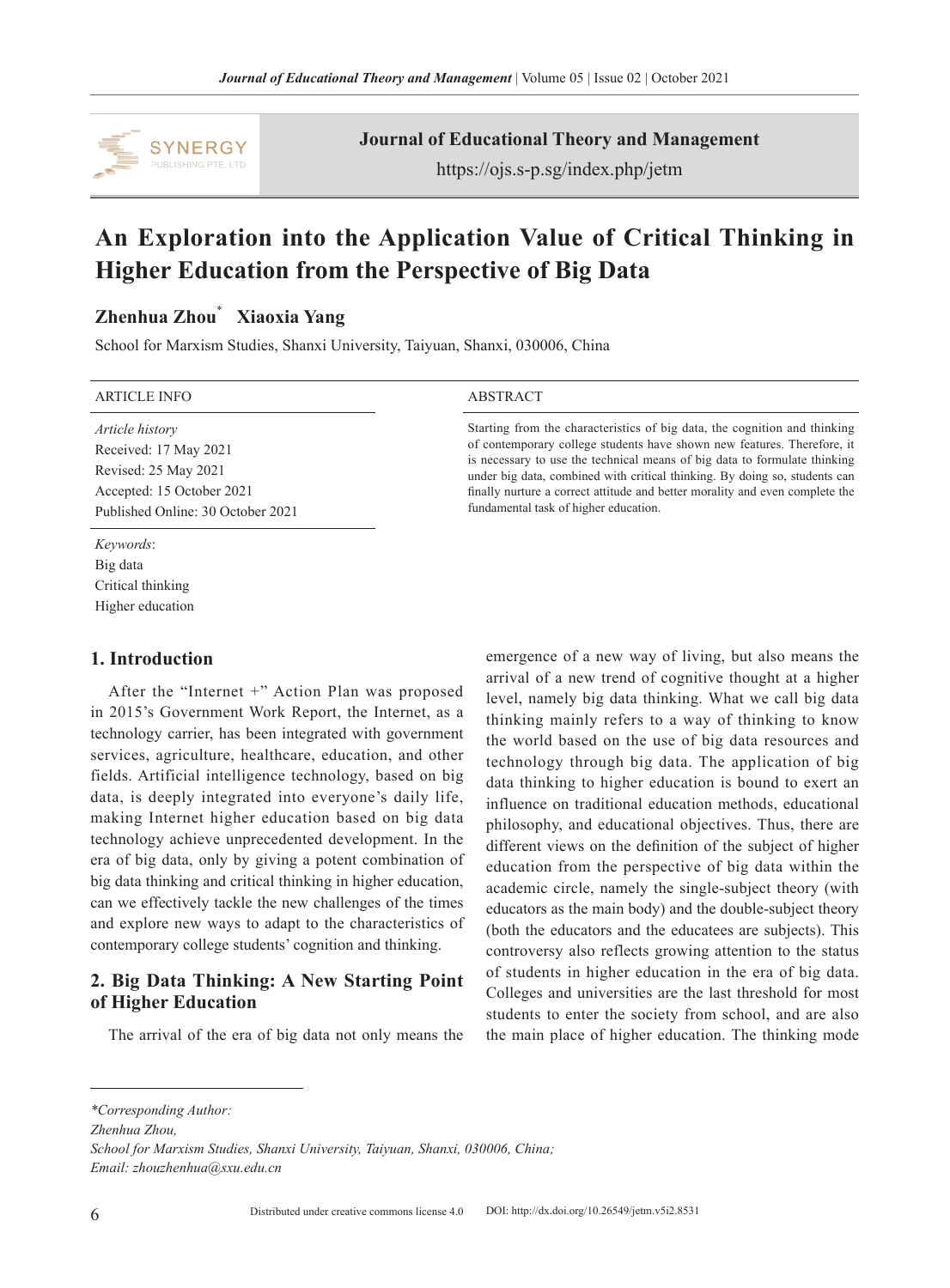is formed by college students before they cross the last threshold directly affects their behaviors in the future.

## **2.1 New Characteristics of College Students' Cognition**

Amid the era of big data, on the one hand, college students break the limits of space in their horizons to a large extent, and on the other hand, the features of big data- $4Vs<sup>1</sup>$  gradually affect the way of thinking of college students, and even play a leading role in their behavior. Although college students step from perceptual knowledge to rational knowledge in higher education, the impact of big data thinking in the process of thinking processing perceptual materials can easily lead to deviations in the final cognitive results. Coupled with the malicious infiltration of the values of Western capitalist countries, the ability of college students to tell right from wrong and discard the dross and select the essential is challenged invisibly, showing the characteristics of fuzzy cognition and confused thinking. Therefore, it is a necessary way for college students, in order to correctly recognize and transform the world, to conduct an in-depth investigation of the necessity of critical thinking in the era of big data, and make big data thinking more precise by cultivating college students' critical thinking in the cognitive process of higher education.

### **2.2 Cognitive New Thinking of College Students**

As far as the accuracy of the data is concerned, the accuracy in the era of big data is different from the accuracy of small data. The accuracy of small data lies in individual accuracy. That is, a single database is only accurate for several individuals. When these data are used to analyze more objects, the greater the number of analyses, the less accurate the data; However, the accuracy of big data lies in all-around accuracy, that is, it may be inaccurate when people analyze a single object with a massive database of big data, but when people use big data to analyze more objects, the more objects analyzed, the more accurate the data. If small data discover the contingency of the development of things, then big data masters the development laws of human society and nature through a large amount of data and precise algorithms, thus exposing the inevitability behind the contingency.

But humans are not machines, and so human brains are different from big data algorithms, because people will be affected by the environment, thinking, and other factors at the moment brains give instructions, thereby losing the accuracy of judging things. As some scholars mentioned when describing the relationship between big data' s necessity and contingency, " in the era of big data, it is the diversification of data sources and real-time rapid processing that enable people to get rid of the interference of contingency and grasp the inevitable" [1]. But in addition to necessity, thinking also influences how people know things, for which people's thinking is characterized by pluralism for other factors as using big data. In higher education, such pluralism is about whether college students can extract the essence from diverse values or get beyond vague appearances to the essence, and during which critical thinking is needed.

## **3. Critical Thinking: A New Vision for Higher Education**

In the era of big data, either people's daily life or ways of thinking are affected by it. Big data not only offers teachers in higher education new teaching approaches and course content, but also brings them challenges for the distraction of various information. Critical thinking training is to help college students acquire the ability of judging, analyzing, and evaluating objective things and to cultivate their subject, as well as independent consciousness, so as to harvest better fruit of higher learning.

#### **3.1 Origin and Development of Critical Thinking**

Critical thinking started as a kind of thinking tendency. Socrates of ancient Greek time is the first with critical thinking.The well-known "Socratic dialogue" is just a method of training students' critical thinking ability through conversations. In the dialogues, characters take their stand, question the views of others from own perspectives to finally realize goals of examining themselves and consolidate knowledge.

In the early 20th century, William Graham Sumner, an American social scientist, stressed the importance of critical thinking in *Folkways*. In 1910, John Dewey, the famous American educator, described the idea of "critical thinking" in the book *How We Think* [2]*.* In 1980s, the U.S. saw a large scale discussion on critical thinking as a teaching approach, after which critical thinking has always been a hot topic in academia, and the consideration over it has never been off the table. However, in China, academia began to notice this concept in late 1980s. As for now, critical thinking has only been studied in China for more than twenty years. And it is at the beginning of the 21st century that critical thinking was come up with to be applied to higher education. So it is even rare to

<sup>1 &</sup>quot;4Vs" refers to: Volume, Velocity, Variety, and Value.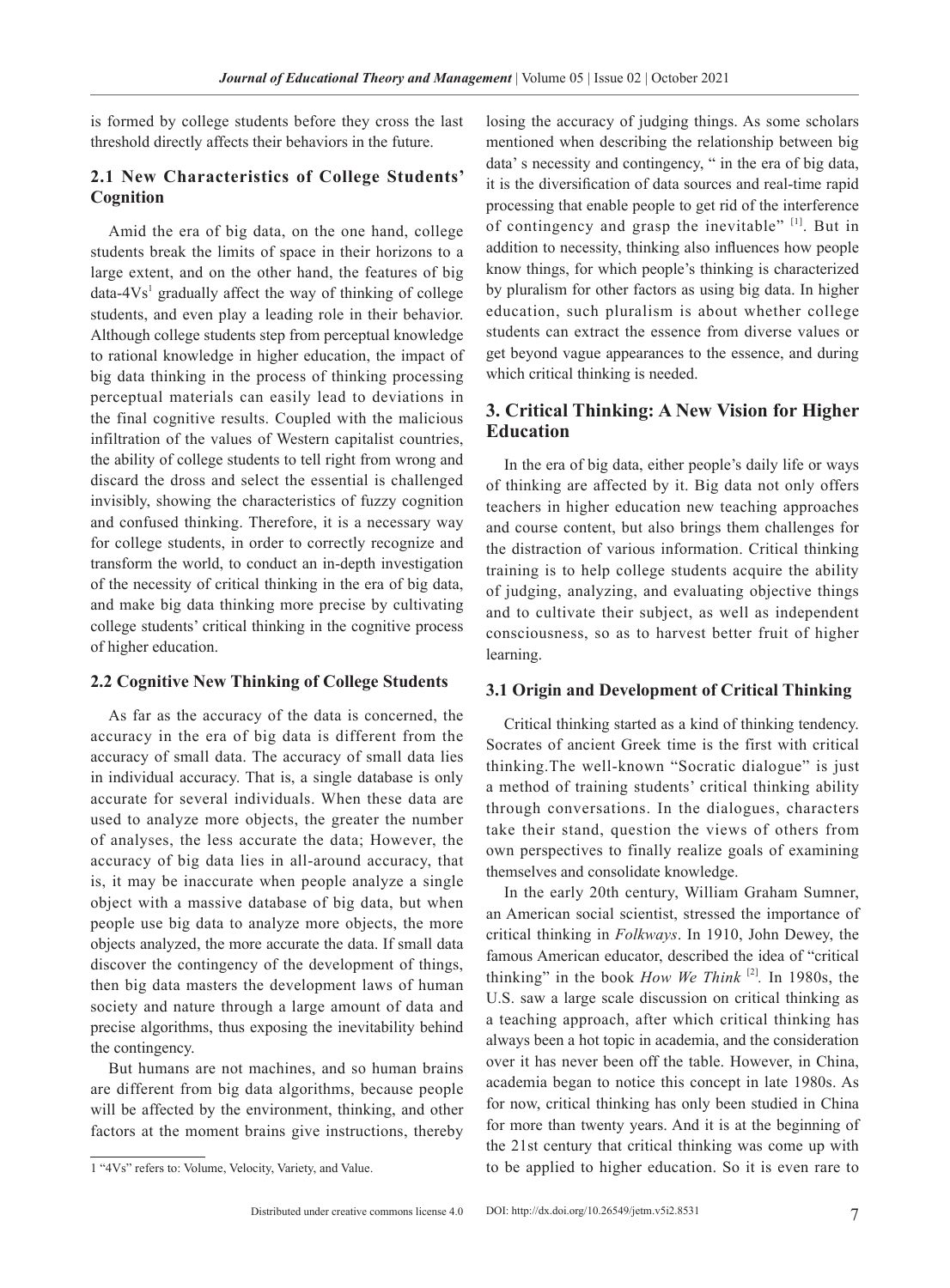talk about applying it to higher education in the era of big data.

#### **3.2 Major Concepts of Critical Thinking**

Critical thinking has been variously defined according to the scholars. In *How We Think*, John Dewey defined the essence of critical thinking as "temporarily suspended judgment; and the essence of this suspense is inquiry to determine the nature of the problem before proceeding to attempts at its solution." Dewey believes that critical thinking is "Active, persistent, careful consideration of a belief or supposed form of knowledge in light of the grounds that support it and the further conclusions to which it tends". Critical thinking is applied to many disciplines without distinction. *Dictionary of Logic*  defines critical thinking as objective judgment, analysis, or evaluation. The aim of judgement is for nothing but that of critical thinking: shortcoming not to be neglected while sensing its strong points, demerit not to be overlooked while noticing its merit. Critical thinking advocates judgment to re-conceive and reshape in pursuit of better result [3].

Therefore, critical thinking is the combination of deconstruction and construction. Higher education is a process from externalization to internalization and then externalization, in which the internalization is the process of deconstruction and construction. As to understanding higher education from the perspective of critical thinking, some scholars believe that "to understand higher education rationally with critical thinking refers to the thinking process in which people with social attributes systematically analyze and study the practice of higher education with Marxist judgment spirit, aiming to explore the inherent law behind the phenomenon, to shed light on the nature of objective things, so as to think and judge in a scientific and rational manner." [4] To understand critical thinking from the perspective of higher education refers to that students acquire the ideas, grasp the inherent law for development of things, and have the thinking ability to guide their own actions in understanding objective things.

#### **3.3 Educational Function of Critical Thinking**

Critical thinking training is a process from conscious to unconscious, and its core is "to question". This paper believes that questioning is not only to find the answer to the question, but also, as the core of critical thinking, when it is applied to higher education, educatees should have the consciousness to know why. In American academia in the 1990s, among the discussion on the definition of critical thinking, some scholars mentioned

that "generally speaking, critical thinking is rational, evaluative and self-reflective thinking". [5] "Self-reflection" is the new outcome of discussion, and the "selfexamination" proposed by other scholars is actually also self-questioning. This paper holds that self-questioning is the premise of analyzing, evaluating and judging other objective things for college students. The standard of judging things right or wrong is objective, but people are subjective when using such standard to judge. After all, it is the thinkers who solve practical problems on critical thinking, so only by cultivating the self-questioning consciousness of college students can improve their correctness of judgement in the era of big data.

In the cultivation of critical thinking, many scholars emphasize the cultivation of critical thinking ability. Some people think that "critical thinking knowledge", "critical thinking skills", "critical thinking attitude and habits" are the components of critical thinking activities, and the attitude and habits are at the core of guiding knowledge and skills  $[6]$ . The priority for higher education is to cultivate the critical thinking attitude,which is a process from externalization to internalization.

Here is a distinction between "critical thinking attitude" and "critical thinking habits". "Attitude" is a kind of consciousness, which is a critical thinking for objective things and also a tendency and choice in thinking for college students who are receiving or after receiving higher education in the era of big data. The second is to cultivate students' ability of critical thinking, where "ability" is equivalent to "skills", which means that college students have critical thinking ability and can use it to analyze and solve problems during and after receiving higher education in the era of big data. The last is to form the habit of critical thinking. The "habit" here is actually an instinct, an unconscious process, and also the ideal goal for the application of critical thinking in higher education. It refers to the ability of college students to use critical thinking instinctively when understanding objective things and solving problems in the era of complex big data during and after receiving higher education.

# **4. Critical Thinking Cultivation of College Students: New Path for Higher Education**

The era of big data brings challenges and opportunities to higher education. Universities are the main front of higher education. In the era of big data, on the one hand, the integration of big data and classroom is advocated. Certain progress has been made in class reform but phenomenon of "one voice" chaired by teacher unchanged so that a gap remains between reality and ideal. On the other hand, tremendous amount of information in the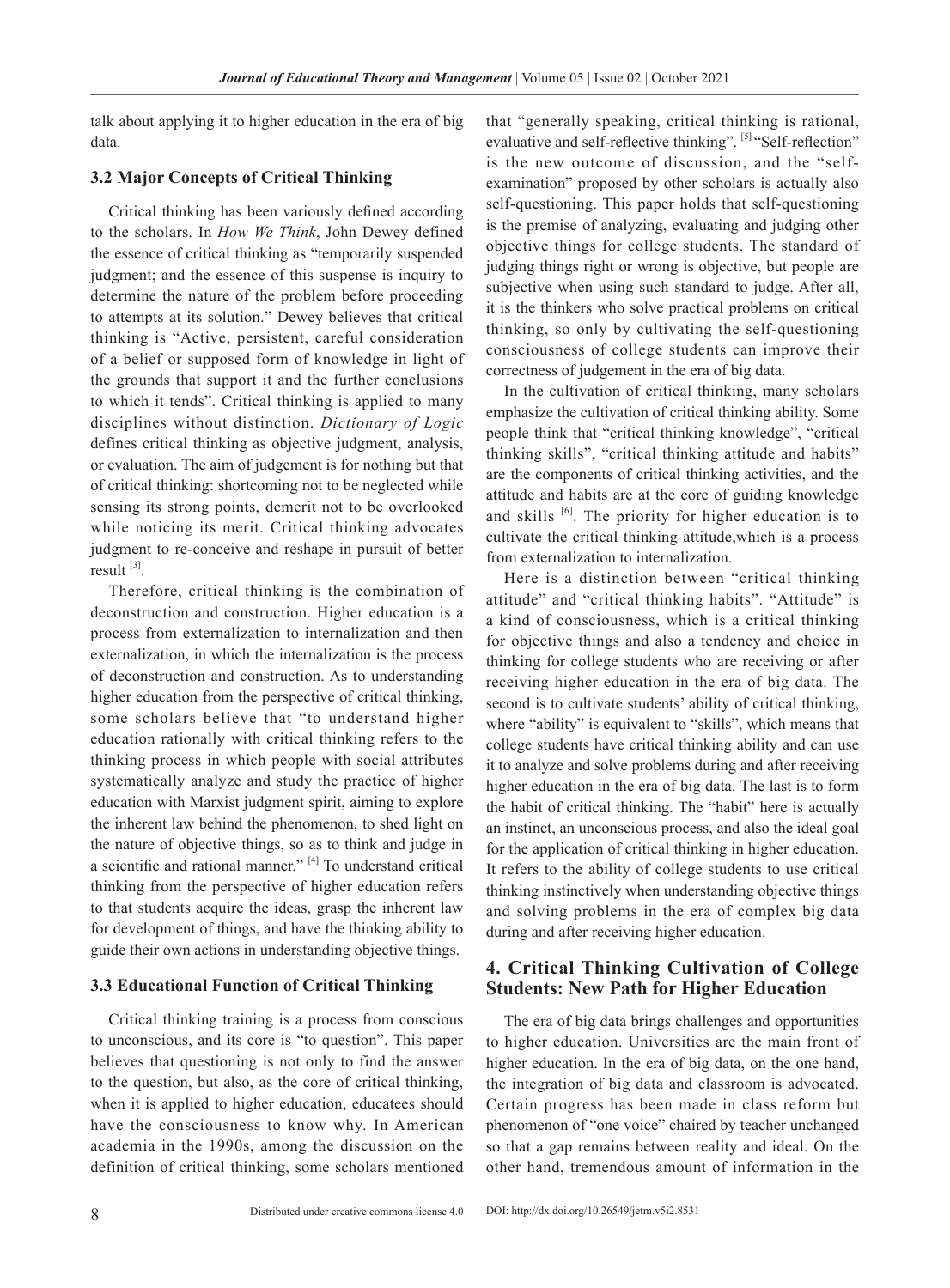era of big data will inevitably be mixed with useless information. College students will struggle with the useless information without protection from school, thus improving the cognitive ability of college students and consolidating the values of them, which are significant for them when came along society.

# **4.1 College Students' Critical Thinking Cultivation is a Realistic Need of Higher Education Reform**

Although higher education has entered the era of big data, the plan of teaching reform more urgent, but it is actually at the intersection of traditional teaching mode and teaching mode in the era of big data from the perspective of the overall effect of teaching reform. In fact, big data has brought only a change to the higher education of most universities in form, but has not truly achieved the complete integration of big data and higher education.

At present, the reason why college students lack interests in the teaching content is that, on the one hand, the teaching content itself is boring, and on the other hand, the teachers ignore the cultivation of students' thinking in the process of teaching but just instill them the subject knowledge constantly. Firstly, teachers can develop students' critical thinking attitude when teaching the text, guide them to think actively, establish the spirits of questioning objective realities. In the process of constantly questioning --- answering, re-questioning --- re-answering, students can master the essence of the things' development, so as to stimulate students' interests in learning and desire for seeking knowledge. Secondly, teachers can further cultivate students' ability of critical thinking, so that they can take the initiative to find problems, think about and answer them without the guidance of teachers. Finally, after the students skillfully use the ability of critical thinking, they can form the habit of critical thinking. That is, they can actively use critical thinking to think about problems unconsciously.

The role of critical thinking in teaching reform is to return the classroom to students from teachers. Through the cultivation of critical thinking, students can learn actively, so as to effectively improve the phenomenon of "one voice" chaired by teacher and promote the higher education reform.

# **4.2 College Students' Critical Thinking Cultivation is a Thinking Weapon for College Students to Survive in Society**

As a kind of thinking ability, critical thinking is the development goal that individuals should pursue. It is both

a worldview and a methodology. College students' higher education must eventually be in line with society, not only to enrich the knowledge, but more importantly, to shape their own abilities and values. The cultivation of critical thinking plays an important role in the improvement of cognitive ability and the establishment of values for college students when they enter the society.

On the one hand, critical thinking cultivation is an integral part of college students' cognitive ability. Active mind and being good at thinking and distinguishing are the outstanding characteristics of college students. At this stage, institutions of higher learning usually train students' creative and critical thinking, so as to improve their ability and habit of thinking independently. Big data era is synonymous with "information explosion era". Big data is pursued by the public for it can realize information collection, screening, analysis and integration in an instant. In terms of quantity alone, information delivered by big data to college students can range up to tens of thousands, and each piece of information is testing the cognitive level of college students. The cultivation of college students' critical thinking is different from the direct teaching of theoretical knowledge, which is a method of "teaching them to fish" and a kind of ability cultivation. It can not only guide college students to study diligently and think, but more importantly, can keep them levelheaded when they face the disturbances in the society.

On the other hand, critical thinking cultivation is necessary for college students to shape their values. College students are both good at exploring new things and accepting new things. Some erroneous, false and malicious information may be novel, special and acceptable to college students. To a large extent, higher education achieves its teaching purpose through the transmission and influence of mass information. Similarly, college students may also be influenced by the constant clicking and reading of other information, thus affecting the shape of correct values. The cultivation of critical thinking is to build up the ability to distinguish information. The stimulation and influence of external forces are to stimulate their own ability. Critical thinking is a kind of self-ability. College students will eventually step out of campus. Without the help of teachers, they should be clear with and stick to their own values, stand firm at all times and avoid drifting with the current.

In conclusion, in the current rapid development of the Artificial Intelligence technology in educational application, the critical thinking based on Big Data has been more and more important, especially in teaching management, teaching content, teaching strategies